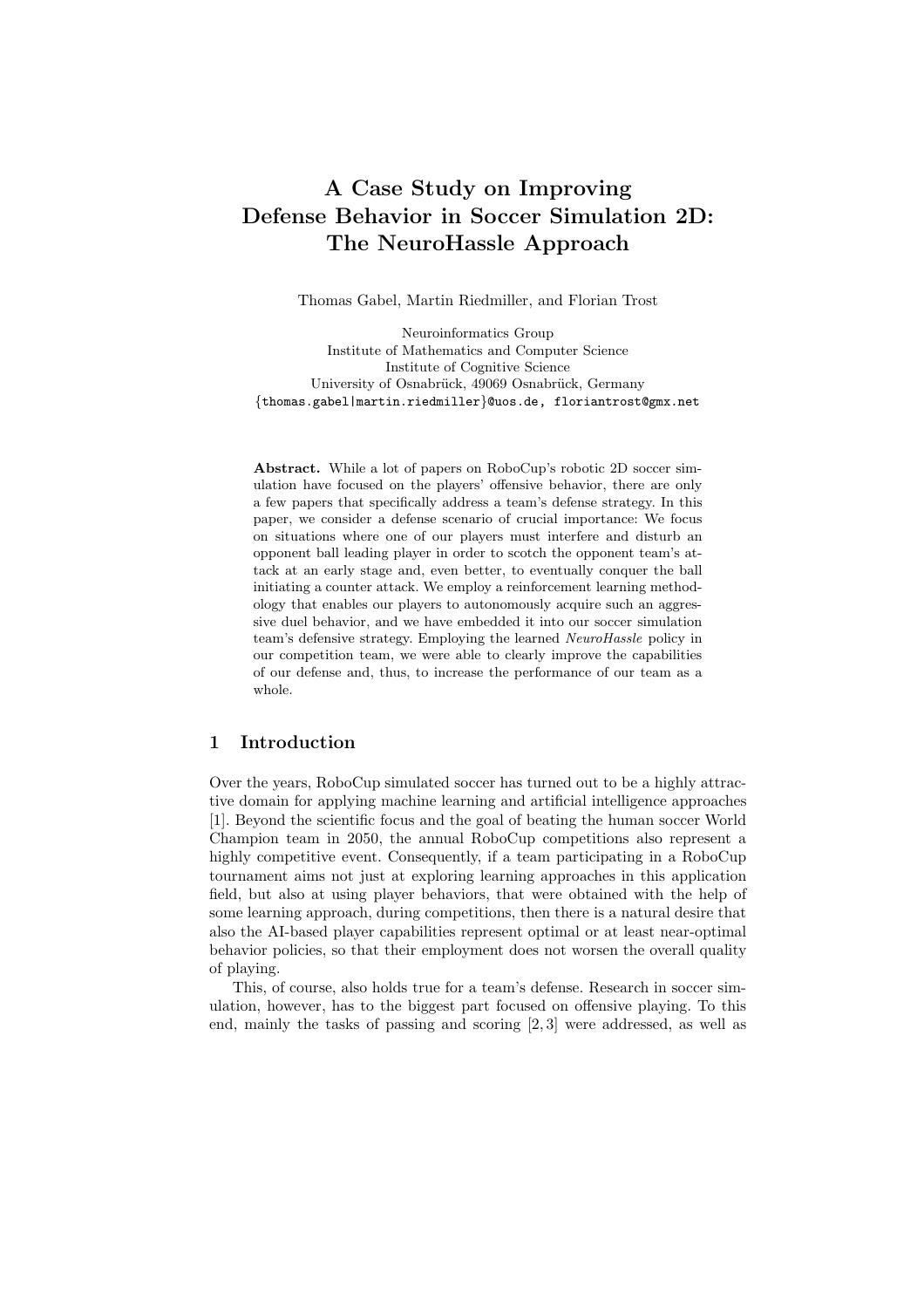the positioning of players not in ball possession [4, 5]. Moreover, there were also studies that considered offensive playing in a holistic manner  $[6, 7]$ . By contrast, the challenges of using learning approaches for a team's defensive capabilities have almost been neglected. A notable exception in this regard represents the work on positioning defending players [8]. Generally, defensive playing strategies comprise two core sub-tasks: On the one hand, there is the task of positioning players in free space so as to intercept opponent passes or to cover or mark opponent players. On the other hand, there must be a player that attacks the opponent ball leading player, interferes him, hassles him, and aims at bringing the ball under his control. While the paper mentioned before [8] focuses on the former task of positioning, the work at hand presents a case study concerning the latter: Using a reinforcement learning (RL) methodology, we aim at acquiring an aggressive player behavior which makes the learning agent interfere and hassle a ball leading opponent player effectively. Because the RL approach employed makes use of neural net-based value function approximation, we call the resulting behavior *NeuroHassle*, subsequently. The policy we obtained clearly surpasses any hand-coded approach for this task and improved our team's defensive strength significantly. With respect to the remarks made at the beginning of this section, a noteworthy property of the acquired hassling policy is its high degree of competitiveness which allowed us to integrate NeuroHassle into our competition team Brainstormers and to employ it successfully at RoboCup 2007 in Atlanta.

Section 2 provides some foundations on RL and on the soccer simulation environment. In Section 3, we introduce in detail our learning methodology and algorithm, whereas Section 4 evaluates the learning results empirically and discusses the integration of the acquired hassling policy with our competition team.

# 2 Basics

One reason for the attractiveness of reinforcement learning (RL) [9] is its applicability to unknown environments with unidentified dynamics, where an agent acquires its behavior by repeated interaction with the environment on the basis of success and failure signals. This situation is, also, given when an initially clueless soccer-playing agent is faced with the task of conquering the ball from an opponent ball leading player (of an adversary team regarding whose dribbling capabilities nothing is known). Accordingly, the usage of RL to tackle this learning problem is very promising. A more comprehensive review of our efforts on utilizing neural reinforcement learning methods in the scope of the RoboCup soccer simulation 2D League can be found in  $[6, 10]$ .

In each time step an RL agent observes the environmental state and makes a decision for a specific action, which may incur an immediate reward generated by the environment and, furthermore, transfers the agent to some successor state. The agent's goal is not to maximize its immediate reward, but its long-term, expected reward. To do so it must learn a decision policy  $\pi$  that is used to determine the best action in any state. Such a policy is a function that maps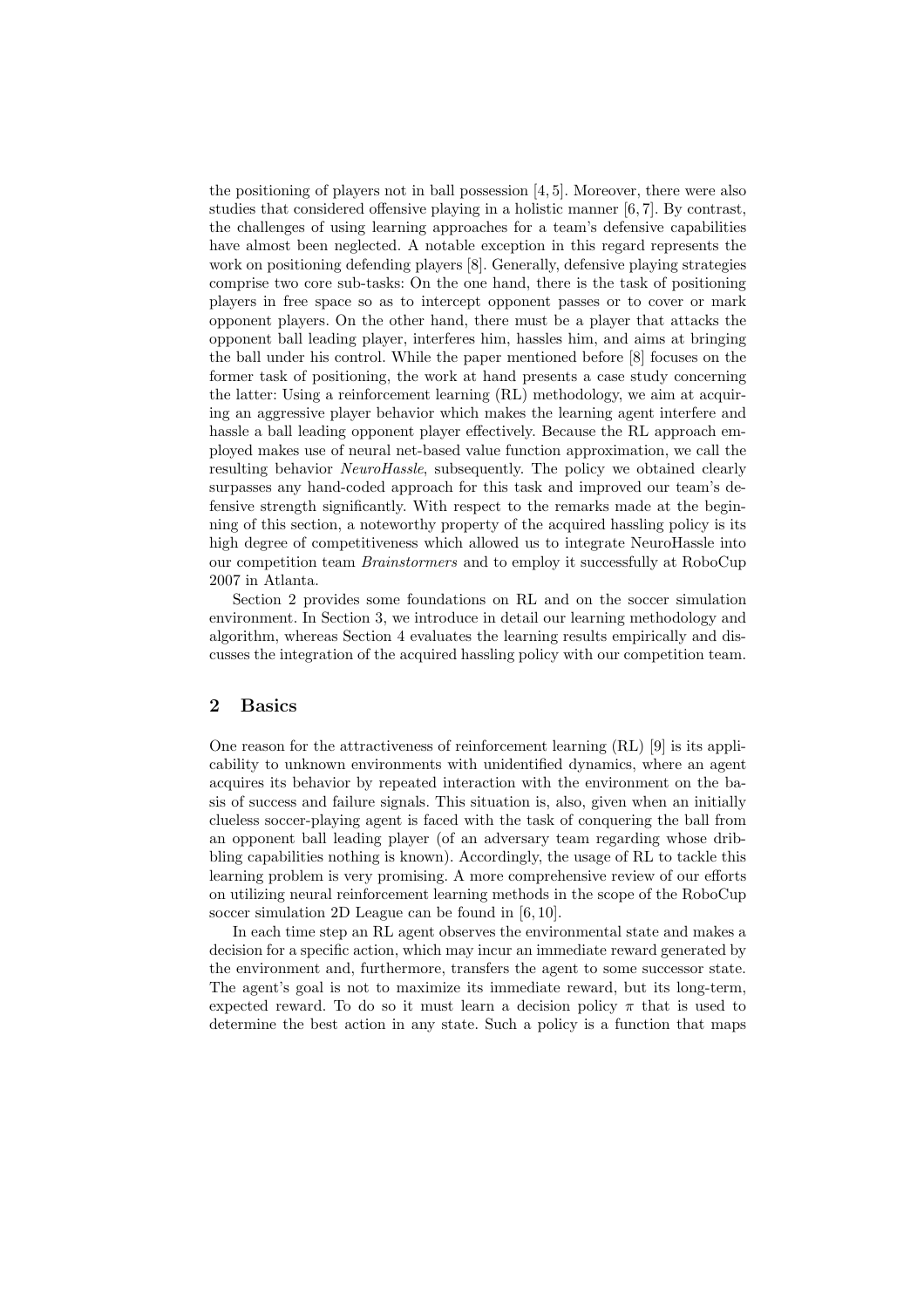the current state  $s \in S$  to an action a from a set of viable actions A and the goal is to learn the mapping  $\pi : S \to A$  only on the basis of the rewards the agent gets from its environment. By repeatedly performing actions and observing resulting rewards, the agent tries to improve and fine-tune its policy. The respective reinforcement learning algorithm used specifies how experience from past interaction is used to adapt the policy. Assuming that a sufficient amount of states has been observed and rewards have been received, the optimal policy may have been found and an agent following that policy will behave perfectly in the particular environment.

Reinforcement learning problems are usually formalized using Markov Decision Processes (MDPs) [11], where an MDP is a 4-tuple  $[S, A, r, p]$  with S as the set of states, A the set of actions the agent can perform, and  $r : S \times A \rightarrow \mathbb{R}$ a function of immediate rewards  $r(s, a)$  (also called costs of actions) that arise when taking action a in state s. Function  $p : S \times A \times S \rightarrow [0, 1]$  depicts a probability distribution  $p(s, a, s')$  that tells how likely it is to end up in state s' when performing action  $a$  in state  $s$ . Trying to act optimally, the agent needs a facility to differentiate between the desirability of possible successor states, in order to decide on a good action. A common way to rank states is by computing a state value function  $V^{\pi}: S \to \mathbb{R}$  that estimates the future rewards that are to be expected when starting in a specific state s and taking actions determined by policy  $\pi$  from then on. In this work, our goal is to learn a value function for the hassling problem that we shall represent using multilayer neural networks. If we assume to be in possession of an optimal state value function  $V^*$ , it is easy to infer the corresponding optimal behavior policy by exploiting that value function greedily according to  $\pi^*(s) := \arg \max_{a \in A} \{r(s, a) + \sum_{s \in S} p(s, a, s') \cdot V^*(s')\}.$ 

The Soccer Server [12] is a software that allows agents in the soccer simulation 2D League to play soccer in a client/server-based style: It simulates the playing field, communication, the environment and its dynamics, while the clients – eleven agents per team – are permitted to send their intended actions (e.g. a parameterized kick or dash command) once per simulation cycle to the server. Then, the server takes all agents' actions into account, computes the subsequent world state and provides all agents with information about their environment. Therefore, while the reward function is unknown to the agent, in soccer simulation the transition function  $p \pmod{p}$  (model of the environment) is given since the way the Soccer Server simulates a soccer match is known. In the hassling task, however, the situation is aggravated: The presence of an adversary whose next actions cannot be controlled and hardly be predicted makes it impossible to accurately anticipate the successor state. Hence, only a rough approximation of p, that merely takes into account that part of the state that can be directly be influenced by the learning agent, is available.

# 3 Learning a Duel Behavior: The NeuroHassle Approach

"Aggressive playing" is a collocation frequently used in today's press coverage of human soccer-playing. By aggressiveness it is usually referred to a player's will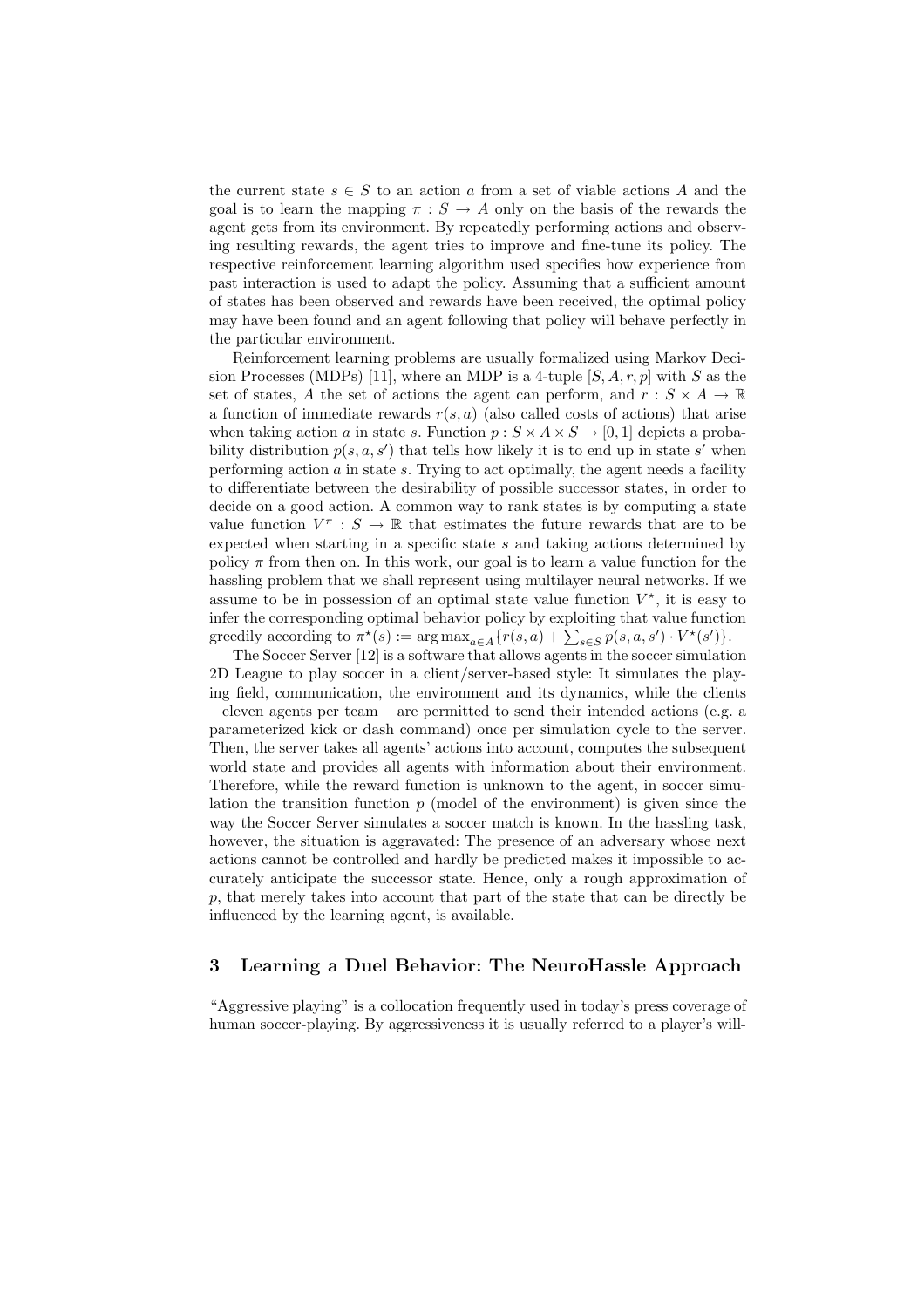ingness to interfere the opponent team's game build-up early and, in particular, to quickly and efficiently hassle and attack opponent ball leading players, which is often considered to be crucial for a team's success.

## 3.1 Outline of the Learning Approach

The Brainstormers' former approach for letting players duel with opponent ball leaders for the ball was a rather naive one: The player next to the opponent ball leading player simply moved towards the ball leader and towards the ball, respectively, in order to try to bring the ball into his kickable area. Needless to say that such a straightforward strategy is not difficult to overcome. Consequently, our players failed in conquering the ball in almost two thirds of all attempts – in particular when playing against teams with highly developed dribble behaviors.

A general strategy to hassle an opponent with the goal of conquering the ball is difficult to implement because

- the task itself is far beyond trivial and its degree of difficulty heavily depends on the respective adversary,
- there is a high danger of creating an over-specialized behavior that works well against some teams, but performs poorly against others, and
- duels between players (one without and the other with the ball in his possession) are of high importance for the team as a whole since they may bring about ball possession, but also bear some risk, if, for example, a defending player looses his duel, is overrun by the dribbling player, and thus opens a scoring opportunity for the opponent team.

To handle these challenges holistically, we decided to employ a neural reinforcement learning approach that allows our players to train the hassling of opponent ball leading players. The state space for the problem at hand is continuous and high-dimensional; we restricted ourselves to 9 state dimensions:

- $-$  distance  $d$  between our player and the opponent ball leading player
- velocity  $(v_x$  and  $v_y$  component) of our player
- absolute value  $v_{opp}$  of the opponent's velocity
- position  $(b_x \text{ and } b_y \text{ component})$  of the ball
- our player's body angle  $\alpha$  relative to the opponent's position
- opponent player's body angle  $\beta$  relative to his direction towards our goal<sup>1</sup>
- value of the strategic angle  $\gamma = \angle GOM$  with G as position of our goal, O as position of the opponent, and  $M$  as the position of our player

There are three important remarks to be made concerning that state representation. First, to simplify the state representation the center of the coordinate system is placed in the center of our player and the abscissa cuts through our and the opponent player. Yet, by the two features listed last, also the position of the hassling situation on the playing field is taken into account. Second, these

<sup>1</sup> Most dribbling players are heading towards the opponent team's goal when being allowed to dribble freely without interference.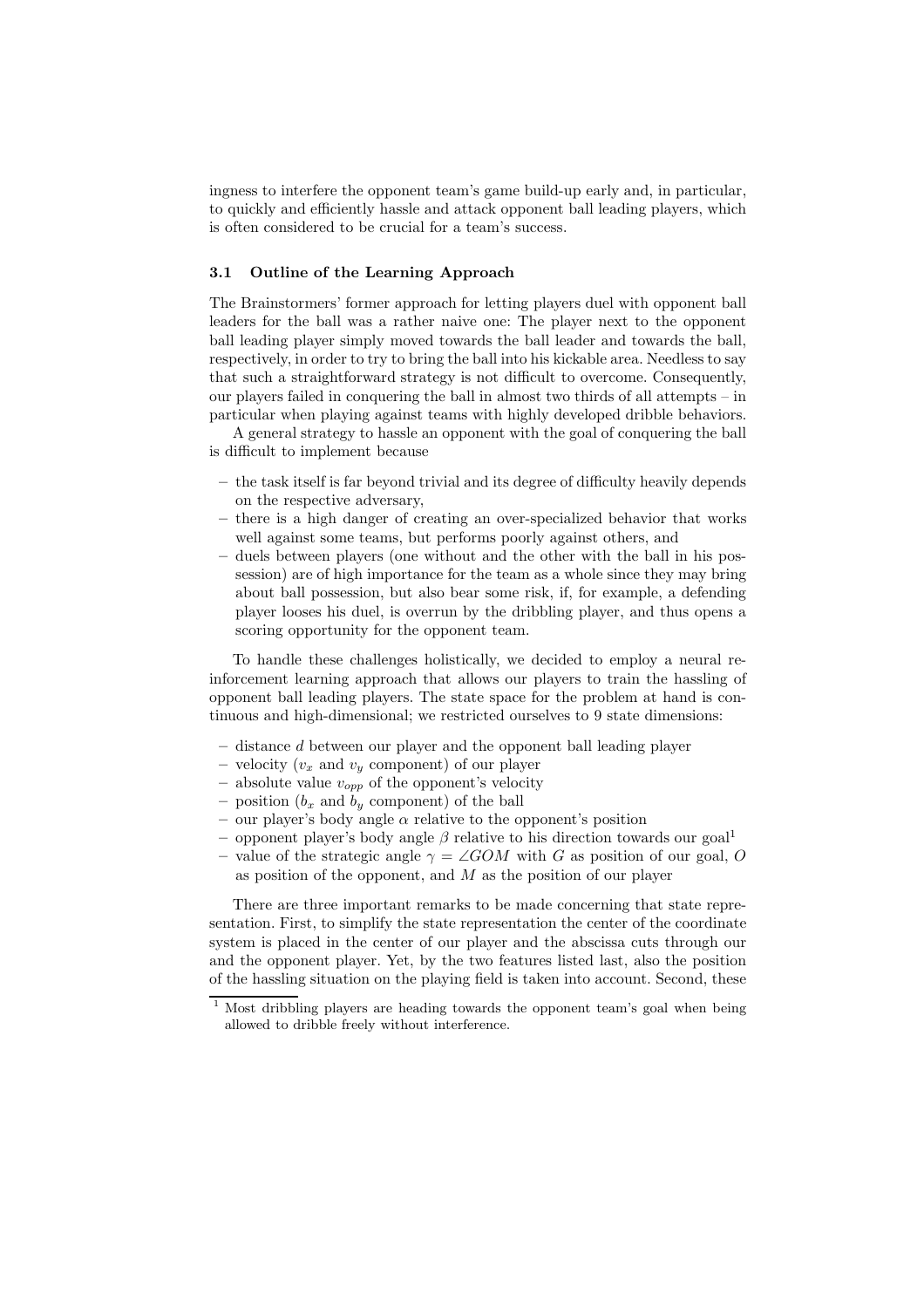nine state features do not fully represent the actual state (e.g. the adversary's exact velocity vector is unknown and cannot be inferred), yet the degree of partial observability is kept low. And third, the high dimensionality of the problem space requires the use of value function approximation mechanisms if we aim at applying value function-based reinforcement learning. To this end, we rely on multilayer perceptron neural networks.

The learning agent is allowed to use  $dash(x)$  and  $turn(y)$  commands where the domains of bots commands' parameters  $(x \in [-100, 100], y \in [-180^{\circ}, 180^{\circ}])$ are discretized such that in total 76 actions are available to the agent at each time step.



Fig. 1. General Training Scenario for Learning to Hassle Opponent Ball Leading Players

## 3.2 Training Situations and Training Regions

We designed a specialized set of *training situations*  $S$  for the learning agent  $(|S| = 5000)$  which is visualized in Figure 1. It basically consists of two semicircles across which the opponent ball leading player is placed randomly, whereas our learning player resides in the center. While the semicircle that lies in the direction towards our goal (defensive direction) has a radius of 3.0m, the one in the opposite (offensive) direction is larger  $(5.0m)$ . The intention behind that design of starting situations is that, on the one hand, the ball leading opponent typically starts immediately to dribble towards our goal, whereas the learning agent must interfere and try to hinder him from making progress. On the other hand, the intended hassle behavior shall be primarily applied in situations where our player is closer to our goal or where the opponent ball leader has only a small head start. Regarding the remaining state space dimensions, the ball is always randomly placed in the ball leading player's kickable area with zero velocity, and the velocities of both players as well as their body angles are chosen randomly as well.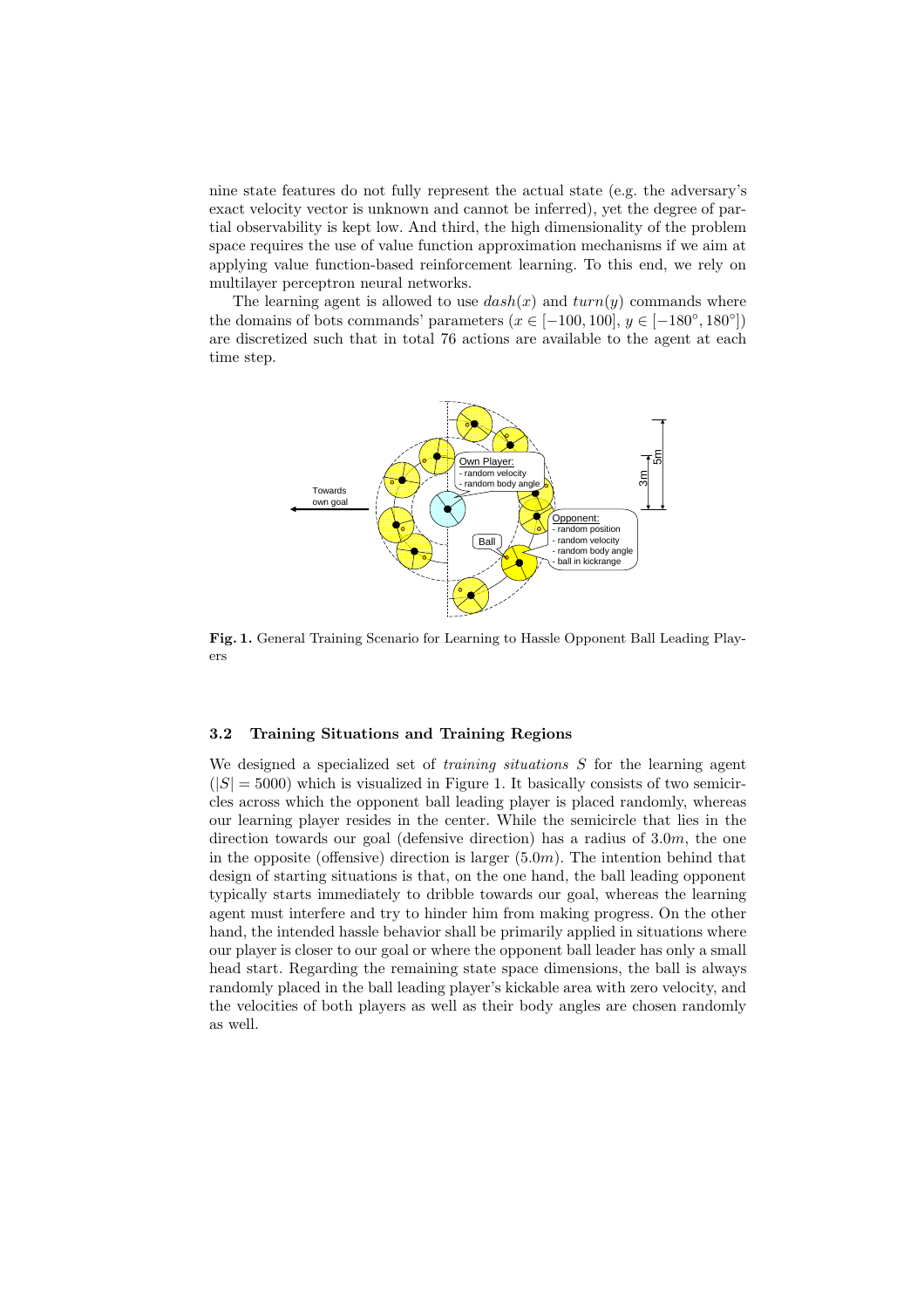Moreover, we defined four training regions on the playing field as sketched in Figure 2. The midfield training region is situated at the center of the field, the central defensive region is halfway on the way towards our goal. Finally, there are a left and a right defensive region that are placed near the corners of the field with a distance of 25 meters to our goal. The idea behind this definition of different training and testing places is that dribbling players are very likely to behave differently depending on where they are positioned on the field. As a consequence, a duel for the ball may proceed very differently depending on the current position on the field. It is worth noting that the sets of situations used for the defensive left and right scenario are turned by approximately  $\pm 70^{\circ}$  so that the smaller semicircle of starting positions for the ball leading opponent is oriented towards our goal.



Fig. 2. Considered Sets of Training and Test Situations on the Playing Field

## 3.3 A Note on Training Opponents

For training, of course, an adversary team is required. In the learning experiments we conducted, however, we did not employ an entire team, but just started a single player from each team involved<sup>2</sup>. We found that among the  $16$  published team binaries of RoboCup 2006 in Bremen, there were 2 binaries that were not functioning at all, 3 had severe problems (players crashing) with the player repositioning that necessarily must be made by the coach program during training, 6 were not usable for training (they feature dribbling behaviors that are seemingly inappropriate for the use during training, e.g. most of them kicked the ball just

<sup>&</sup>lt;sup>2</sup> Additionally, we started a goalkeeper as "support" for the learning player, since otherwise the ball leading player is sometimes mislead to shoot on the empty goal from a rather long distance.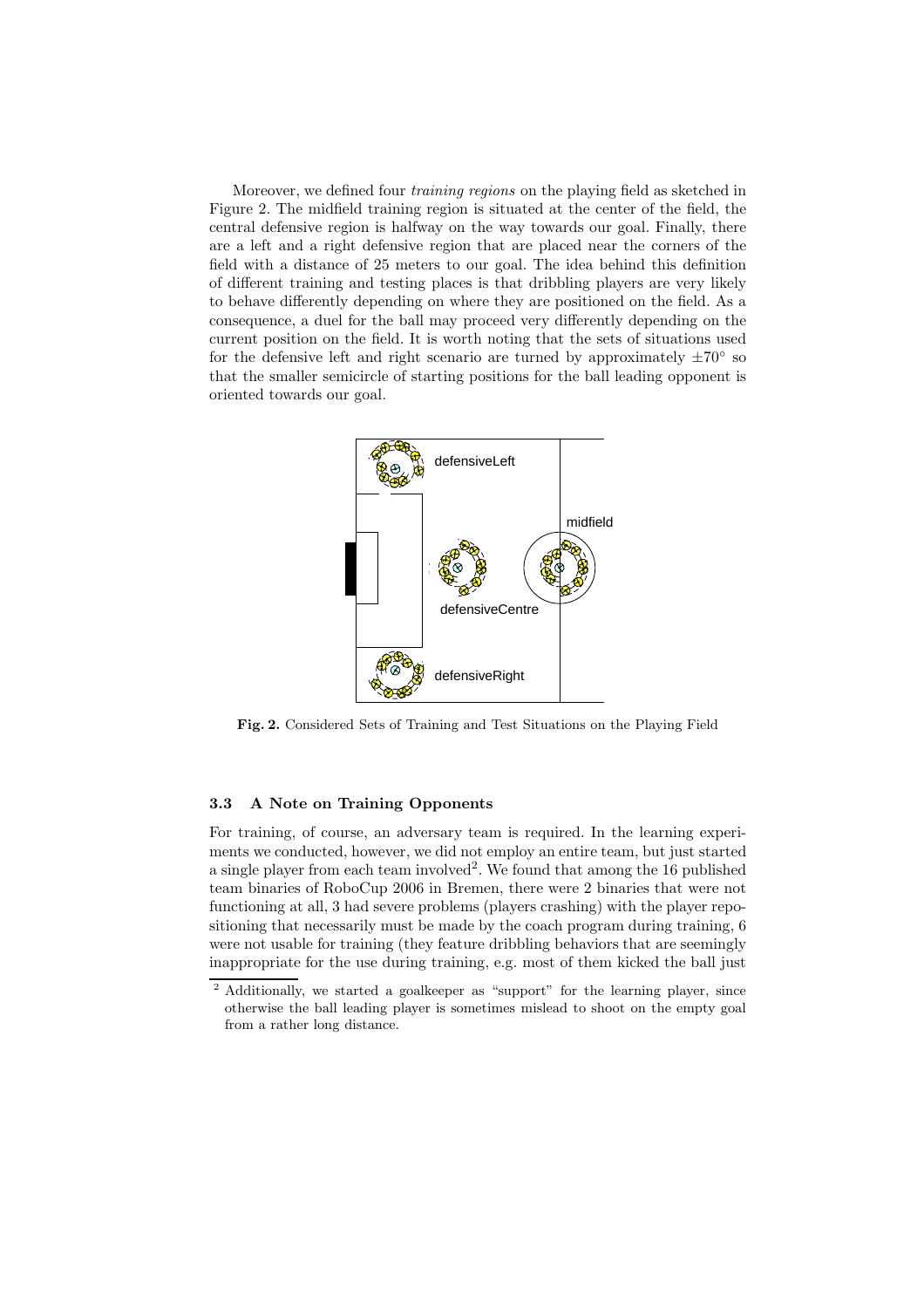straight away), and 5 binaries seemed to be usable for our purposes. Since we preferred strong opponent teams with well developed dribbling capabilities, we additionally made use of two older champion binaries (teams STEP and UvA Trilearn in their version from 2005).

## 3.4 Successful Episodes and Failures

A highly important issue concerns the question whether a single hassling episode, i.e. a single duel for the ball, was successful or not. Here, simply distinguishing between episodes during which the ball could be brought into the hassling player's kickable area or not, is not adequate – a more sophisticated differentiation is crucial for properly assessing the hassling capabilities acquired and is also essential for the use of a reinforcement learning approach.

After a careful analysis of the learning setting and of the way opponent ball leading players may behave during training, we found that the following five main outcomes of a training episode must be distinguished.

- a) Erroneous Episode A training episode can fail for many reasons. The dribbling player may lose the ball, the ball may go out of the field, a player may have not localized himself correctly and thus behave suboptimally, to name just a few. If any of these indications is perceived, then the corresponding episode is ended and abolished.
- b) Success A hassling episode can be considered successful, if the ball has been brought into the learning player's kickable area or if it has managed to position in such a manner that issuing a tackle command yields a successful tackle for the ball with very high probability.
- c) Opponent Panic It may also happen that the ball leading opponent player simply kicks the ball away (usually forwards), as soon as the learning agent has approached or hassled him too much, or if it simply considers his situation to be too hopeless to continue dribbling. Consequently, if an opponent issues such a kind of a panic kick, the episode under consideration may be regarded as a draw.
- d) Failure The hassling player fails, if none of the other cases has occurred. In particular, this means that the ball leading player has kept the ball in its kick range, or has even overrun the learning agent and escaped more than  $7m$ from him, or has approached the goal such that a goal shot might become promising.
- e) Time Out We allocate a maximal episode duration of 35 time steps. If none of the cases mentioned before has occurred until that time, then the hassling episode is ended without a clear winner.

## 3.5 The Learning Algorithm

Temporal difference (TD) methods comprise a set of RL algorithms that incrementally update state value functions  $V(s)$  after each transition (from state s to s') the agent has gone through. This is particularly useful when learning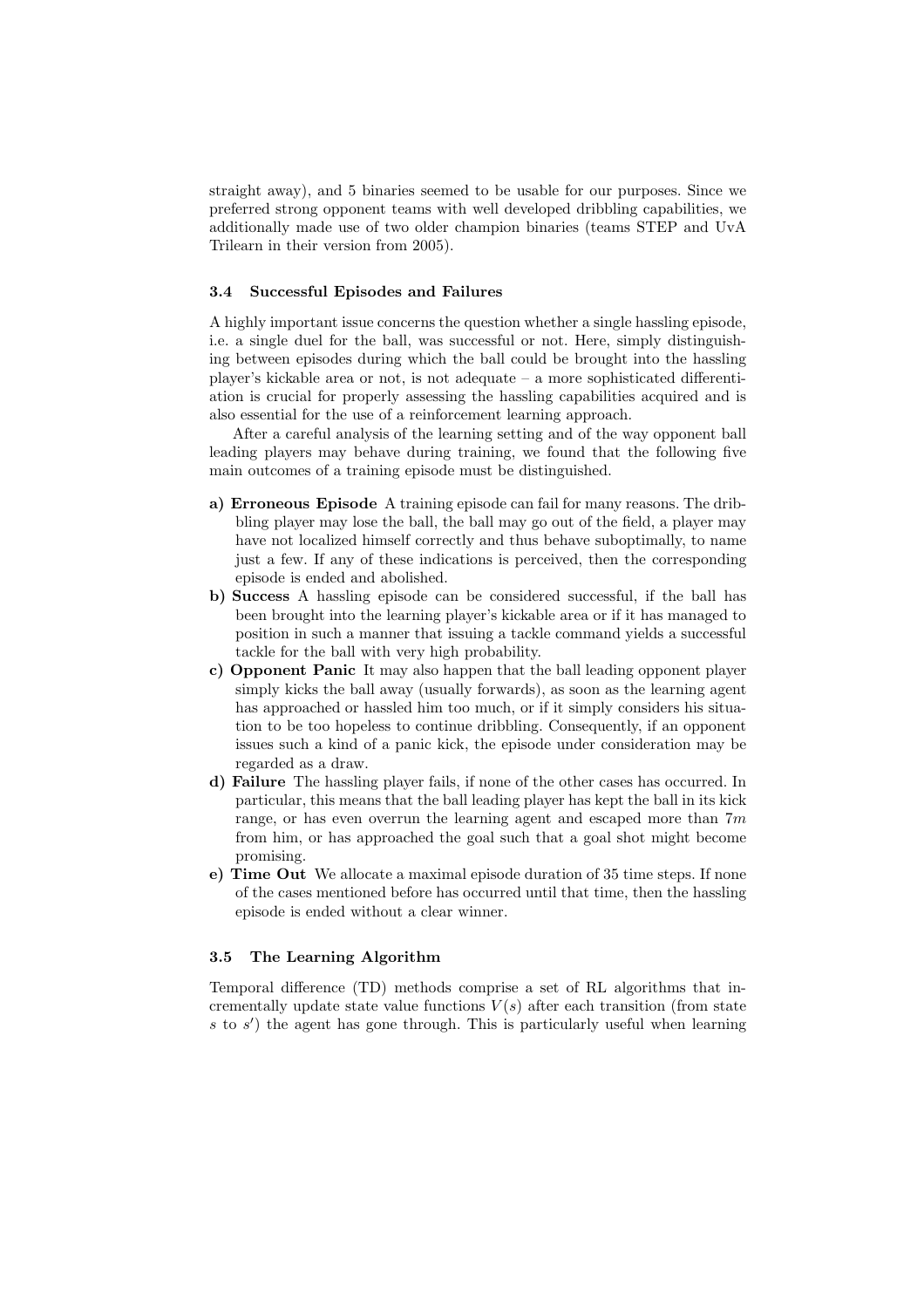along trajectories  $(s_0, s_1, \ldots, s_N)$  – as we do here – starting in some starting state  $s_0$  and ending up in some terminal state  $s_N \in G$ . So, learning can be performed online, i.e. the processes of collecting (simulated) experience, and learning the value function run in parallel. Learning to hassle, we update the value function's estimates according to the  $TD(1)$  update rule [13], where the new estimate for  $V(s_k)$  is calculated as  $V(s_k) := (1-\alpha) \cdot V(s_k) + \alpha \cdot ret(s_k)$  with  $ret(s_k) = \sum_{j=k}^{N} r(s_k, \pi(s_k))$  indicating the summed rewards following state  $s_k$ and  $\alpha$  as a learning rate. Each time step incurs small negative rewards, a success goal state a large positive one, and the final state of a failure episode a large negative one.

We did also a number of tests concerning the usage of episodes that ended in some kind of a draw, i.e. in time-out episodes and in episodes where the adversary got into panic and kicked the ball straight away. Since an episode with a time-out is rather difficult to assess, we decided to not use those episodes during training. The probability of an opponent kicking the ball away when under high pressure, strongly depends on the respective opponent's dribbling behavior. For example, players from team TokyoTech frequently tend to perform panic kicks, even if the dribbling player is not yet under real pressure. Therefore, when training against such opponents it may be advisable to interpret panic kicks as failures, since, from the hassling player's perspective, the goal of bringing the ball into his control could not be achieved. As far as the learning results reported subsequently are concerned, we restricted ourselves to opponents with normal dribble behavior that do not panically and prematurely kick the ball away.

Due to the continuous, 9-dimensional state space to be covered a tabular representation of the state value function is impossible and instead the employment of a function approximator is necessary. For this task, we employ multilayer perceptron neural networks with one hidden layer containing 18 neurons with sigmoidal activation function (hence, a 9:18:1-topology). We perform neural network training in batch mode: Repeatedly a number of training episodes is simulated and in so doing a set of representative states  $\tilde{S} \subset S$  is incrementally built up where for each  $s \in \tilde{S}$  we have an estimated value  $V(s)$  calculated as mentioned above. We do not discard old training instances and invoke a retraining of the neural network each time  $|\tilde{S}|$  has been incremented by 250 instances. Let the state value function approximation provided by the net be denoted as  $\tilde{V}(s, w)$  where w corresponds to a vector of tunable parameters, i.e. the net's connection weights. Then, the actual training means determining  $w$  by solving the least squares optimization problem  $min_w \sum_{s \in \tilde{S}} (\tilde{V}(s, w) - \tilde{V}(s))^2$ . For the minimization we rely on the efficient back-propagation variant RPROP [14].

## 4 Empirical Evaluation

To simplify training, the view restrictions imposed by the simulation environment (normally the Soccer Server provides agents only with information about objects in a restricted view cone) are turned off during learning, so that the learning agent obtains full state information.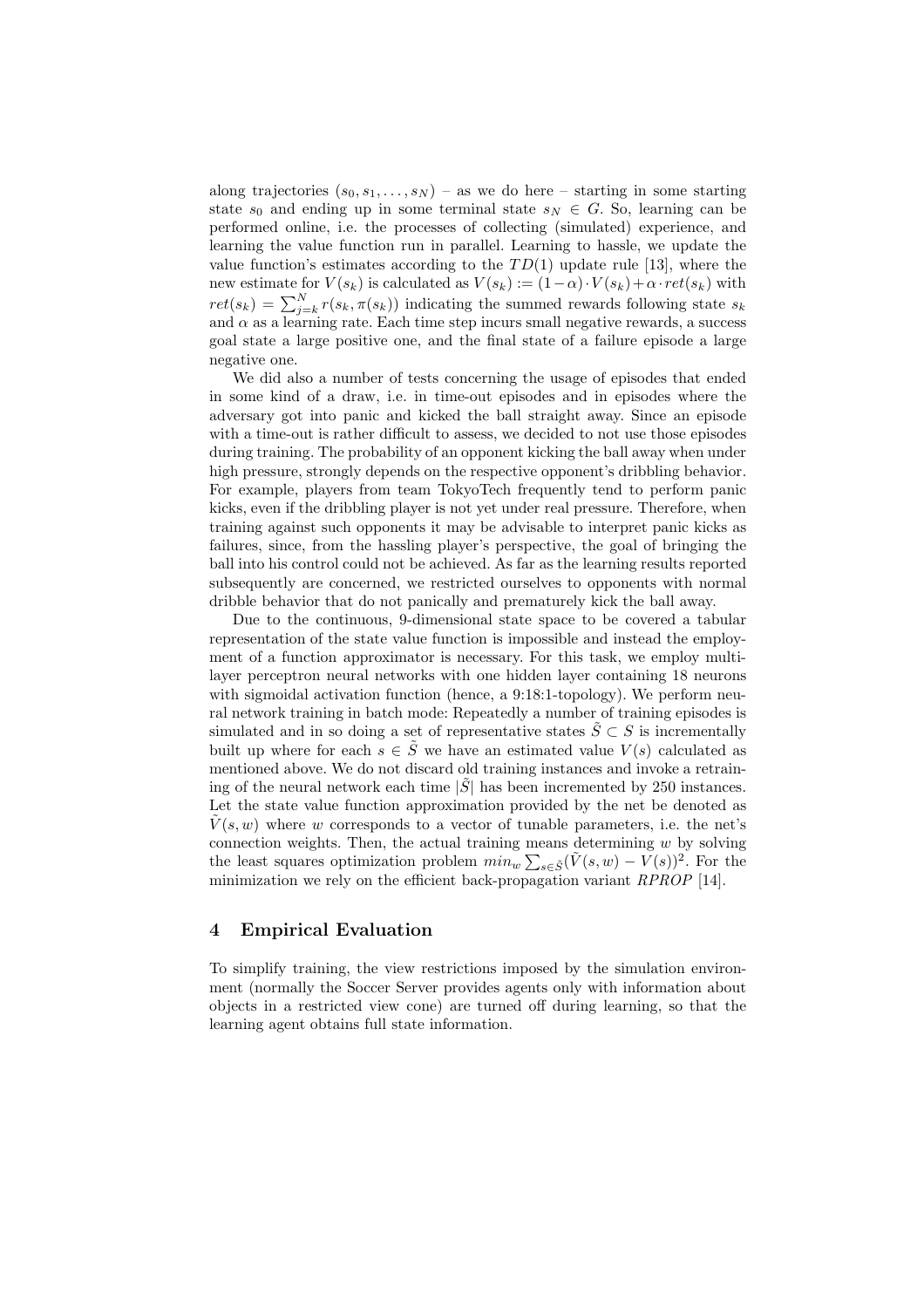#### 4.1 Training to Hassle

Since the learning task is episodic, we do not use discounting. Further, we use a learning rate  $\alpha$  of 1.0 and employ a purely greedy policy during training, since the neural network-based approximation of  $V$  in combination with the large sets of random episode start situations brings about a sufficient level of state space exploration. Figure 3 shows the learning curves for an example of a hassle learning experiment. Here, the neural network representing the value function from which a greedy policy is induced has been trained against the champion binary of WrightEagle (2006) for midfield training situations. Apparently, the initially clueless learning agent quickly improves its behavior and finally succeeds in successfully conquering the ball in more than 80% of all attempts. In particular, the number of failure episodes is extremely reduced (to less than 5%) which highlights the effectiveness of this learning approach.



Fig. 3. Exemplary Learning Curve for Learning to Hassle (opponent during training: Wright Eagle, binary from RoboCup 2006)

#### 4.2 Testing the NeuroHassle Performance

Being trained against a single opponent team, the danger arises that the resulting behavior is over-specialized, does not generalize very well, and performs poorly against other teams. For this reason, we trained our hassling policy against a selection of teams and for different sets of training situations (on different places on the field). Having obtained a larger number candidate hassle behaviors in this way, it is in principle possible to utilize the corresponding highly specialized hassling policy depending on the current situation. E.g., when playing against UvA Trilearn and given that the ball leading opponent is positioned at  $(-36, 24)$ ,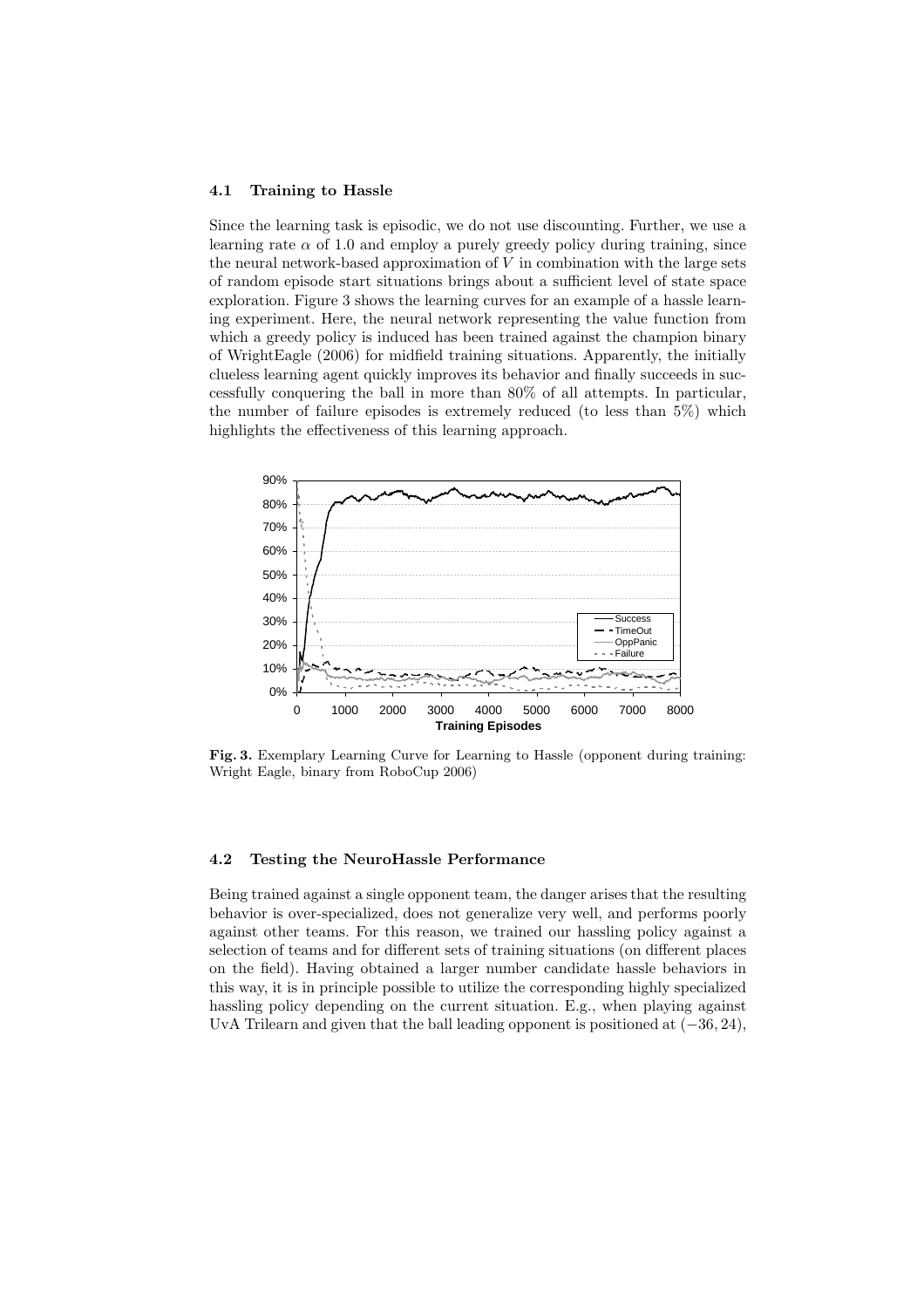it is most likely that the hassling policy performing best is the one that has been acquired when training against UvA for the defensiveLeft training set.

Apart from that, we are aware that the effectiveness of the policy obtained will be influenced by the presence of further opponent teammates. Then, of course, the ball leading opponent may behave differently, for example, it may play a pass quite a time before it is seriously hassled. However, if the defensive strategy is customized to support the intended aggressive hassling of the ball leader, and if it can be achieved that other adversary players are covered appropriately so that no passing opportunity arises (e.g. [8] focuses on that problem), then it is very likely that, during a real match, the ball leading player behaves similarly as during a training session.



Fig. 4. Generalization Capabilities of the Acquired NeuroHassle Behavior against Various Opponent Teams and for Different Test Situation Sets

In practice, unfortunately, the above-mentioned approach of employing a large ensemble of highly specialized policies (trained against various opponents and for varying position sets on the field, becomes quickly intractable: First, as discussed before (Section 3.3) it is impossible to acquire a specialized hassling behavior for every potential opponent since the binaries of most teams are not useful for training to hassle against them. And, of course, at times new teams appear for which no binary to be used as training partner is available at all. Second, each team changes from year to year. Hence, the risk of overfitting the hassling policy subject to a specific version of a certain team should not be underestimated.

Consequently, it has been our overall goal to create a hassling policy that generalizes very well over a number of teams (at least over those against which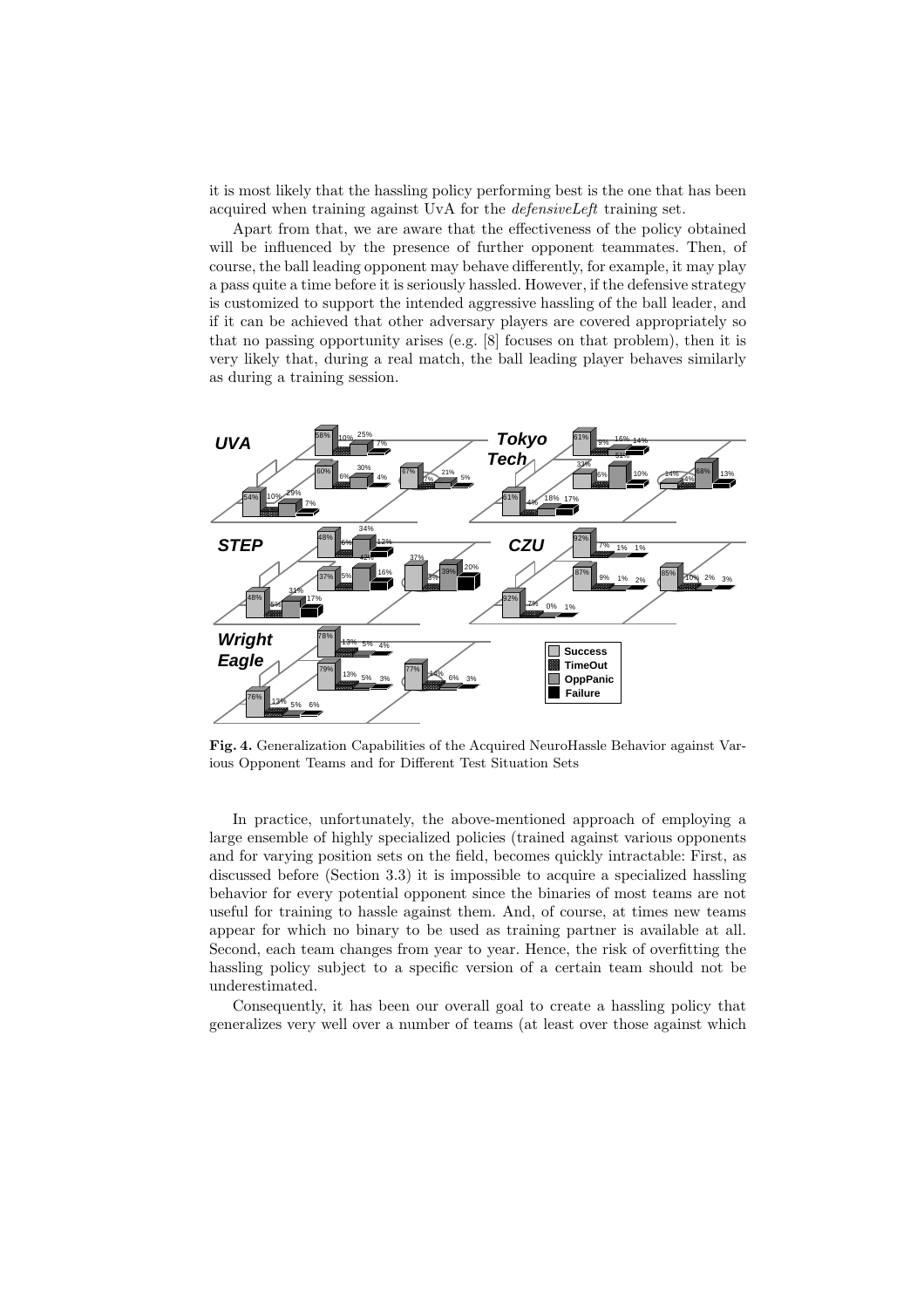we could test and, in particular, against those teams that are still active). Figure 4 visualizes the performance of our NeuroHassle behavior when dueling against a selection of adversary teams and subject to test situations on different places on the playing field. Since a minimization of the share of failures is our main goal, one can conclude that the behavior acquired is quite effective. In any scenario considered the failure rates are not higher than 20%. Employing the learned NeuroHassle policy in our competition team Brainstormers was one of the crucial moves for winning the World Championships tournament RoboCup 2007 in Atlanta.

## 4.3 Integration into the Competition Team

Designing a strong team defense strategy represents an extremely challenging (and fragile) task when developing a soccer simulation team. It is well-known that in a defensive situation, i.e. when the ball is under control of the opponent team, the players' mission is to either (a) cover opponent players and block potential pass ways, or (b) to try to conquer the ball from the ball leader while simultaneously hindering him from dribbling ahead. Moreover, both tasks have to be assigned to the defending team's players in such a manner that no conflicts arise (e.g. no two players decide for hassling the ball leader in parallel while another opponent remains uncovered) and such that collaborative defense utility is maximized. Generally, it is advisable to select the player closest to the ball leading opponent for executing task (b), whereas the remaining players perform task (a), although a number of exceptional situations exist. A thorough discussion of this issue as well as of how to best solve task (a) is beyond the scope of this paper (see, for example, [8] for more details on these points).

We finish this section with providing some numbers on the utilization of the NeuroHassle policy during actual games against strong opponent teams. During the run of a standard game (6000 time steps), the players of our team start on average 66 hassling episodes. Therefore, even under the very conservative assumption that only about half of all hassle attempts are successful, we can draw the conclusion that the NeuroHassle behavior allows for conquering the ball at least 30 times per game. Furthermore, we determined that on average an opponent ball leading player is being hassled by one of our players during approximately 41.2% of the time he is in ball possession (ball within kick range). This corresponds to a NeuroHassle usage share of circa 14.8% in defensive situations during which the opponent team is building up its attack.

# 5 Summary

In this paper, we have reported on a comprehensive case study in RoboCup simulated soccer that aims at acquiring a defensive behavior which is meant to disturb an opponent ball leader and to reconquer the ball from  $\lim -a$  capability which is of substantial importance for team success. We developed a comprehensive set of training scenarios and pursued a reinforcement learning method based